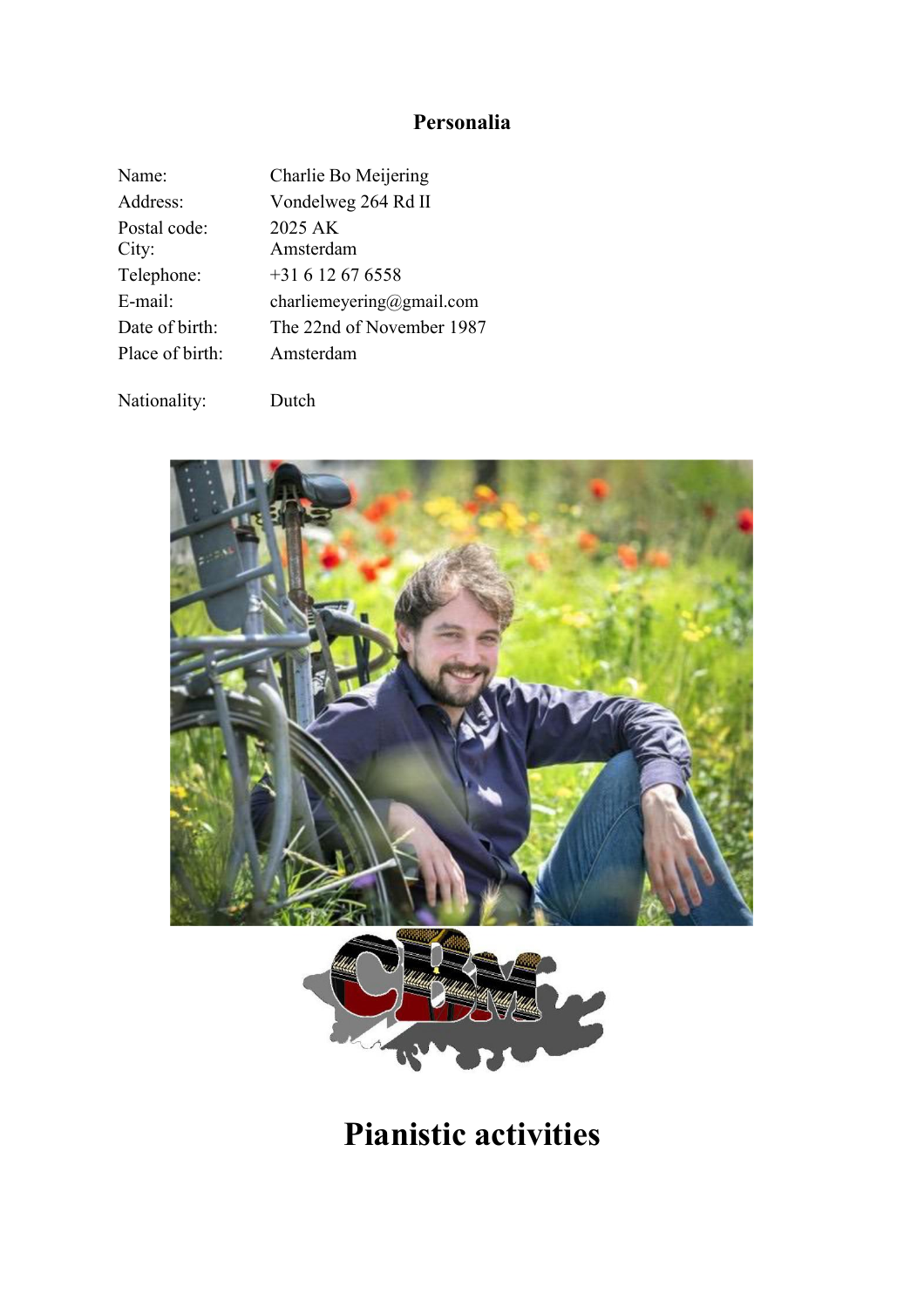- -Performance for Grote Zangers on the  $17<sup>th</sup>$  of June 2018 and the  $2<sup>nd</sup>$  and 24 th of April 2022
- -Fixed pianist of the Pauluskoor since the 28<sup>th</sup> of March 2022
- -Collaboration with singing teacher Hester Noyon
- -Fixed pianist of the Oratoriumkoor Kennemerland since the 15<sup>th</sup> of February 2022
- -Recording sessions by sound engineer Christian Mias since the 29<sup>th</sup> of November 2021
- -Independent repetiteur at the Conservatory of Amsterdam since November 2021
- -Repetiteur of Loo since the  $5<sup>th</sup>$  of November 2021
- -Independent repetiteur at Codarts since August 2021
- -Collaboration with baritone Gulian van Nierop since the 5<sup>th</sup> of April 2020
- -Collaboration with mezzo-soprano Marion van den Akker since the 19<sup>th</sup> of February 2019
- -Incidental accompanist of the Toonkunstkoor Amsterdam since the 7<sup>th</sup> of January 2019
- -Pianist of the educational department of The National Opera since the 14th September 2018 (Cultural and artistic education workshops, the youth choir, short projects, concerts and cooperation with the choir of The National Opera)
- -Projects with the Dutch Philharmonic Orchestra since the 22<sup>nd</sup> of June 2018
- -Cooperation with baritone Vincent Kusters since May 2018 (members of Friends of Art Song)
- -Fixed pianist of the Ekklesia since the  $11<sup>th</sup>$  of June 2017
- -Incidental accompanist of the VU-Koor since the 18<sup>th</sup> of April 2017
- -Pianist in the TV show **Maestro** by AVROTROS in2016, 2017, 2019 and 2021/'22
- -Concerts with baritone Jorne van Bergeijk and soprano Jannelieke Schmidt since the  $18<sup>th</sup>$  of December 2016
- -Fixed pianist at the **Amsterdamse Bachvereniging (ABV**) since the 15th of September 2016
- -Collaboration with mezzo-soprano Esther Kuiper since the 9<sup>th</sup> of December 2015
- -Pianist in the singing lessons by **Hetty Gehring** since the 3<sup>rd</sup> of April 2014
- -Since the 29<sup>th</sup> of January 2009: fixed accompanist in the lessons given by **Esther Maas**

## **In the past:**

-Goede Reede solo concert on the 26th of March 2022

-Collaboration with Quirine Melssen and Anne Korff de Gidts from the 18<sup>th</sup> of June to the 30 th of November 2021

- -Repetiteur of The Arrival of Mr. Z by Meriç Artaç from the 1<sup>st</sup> of October to the 4<sup>th</sup> of November 2021
- -Concert with P'Adam on the  $19<sup>th</sup>$  of June 2021
- -Repetiteur of Phion Live with Ellen ten Damme and Laetitia Gerards on the  $25^{\text{th}}$  of May 2021
- -Livestream performance with Guido Spek on the  $17<sup>th</sup>$  January  $2021$
- $\frac{2021}{\text{th}}$  th **-**The great "Jesus save us, please" Christmas show from the 19 till the 25 of December 2020 with Wartand Tim Kamps, Peter van Rooijen and Stephanie Louwrier
- -The opera **De Lamp** by Huba de Graaff from the 14<sup>th</sup> of July till the 10<sup>th</sup> of October 2020
- -Radio appearance on the 19<sup>th</sup> of September 2020 at "De Muziekfabriek" (Radio 4).
- -Collaboration with Kirsten Schötteldreier from the 4<sup>th</sup> of January till the 2<sup>nd</sup> of October 2019

-Concert with the Haarlems Kleinkoor and pianist Hans van Beelen on the 6<sup>th</sup> of July 2019, conducted by Enrique López Cortón

**-The Passion of Arianne** with Debora Berghuijs on the 7 th of July 2019 at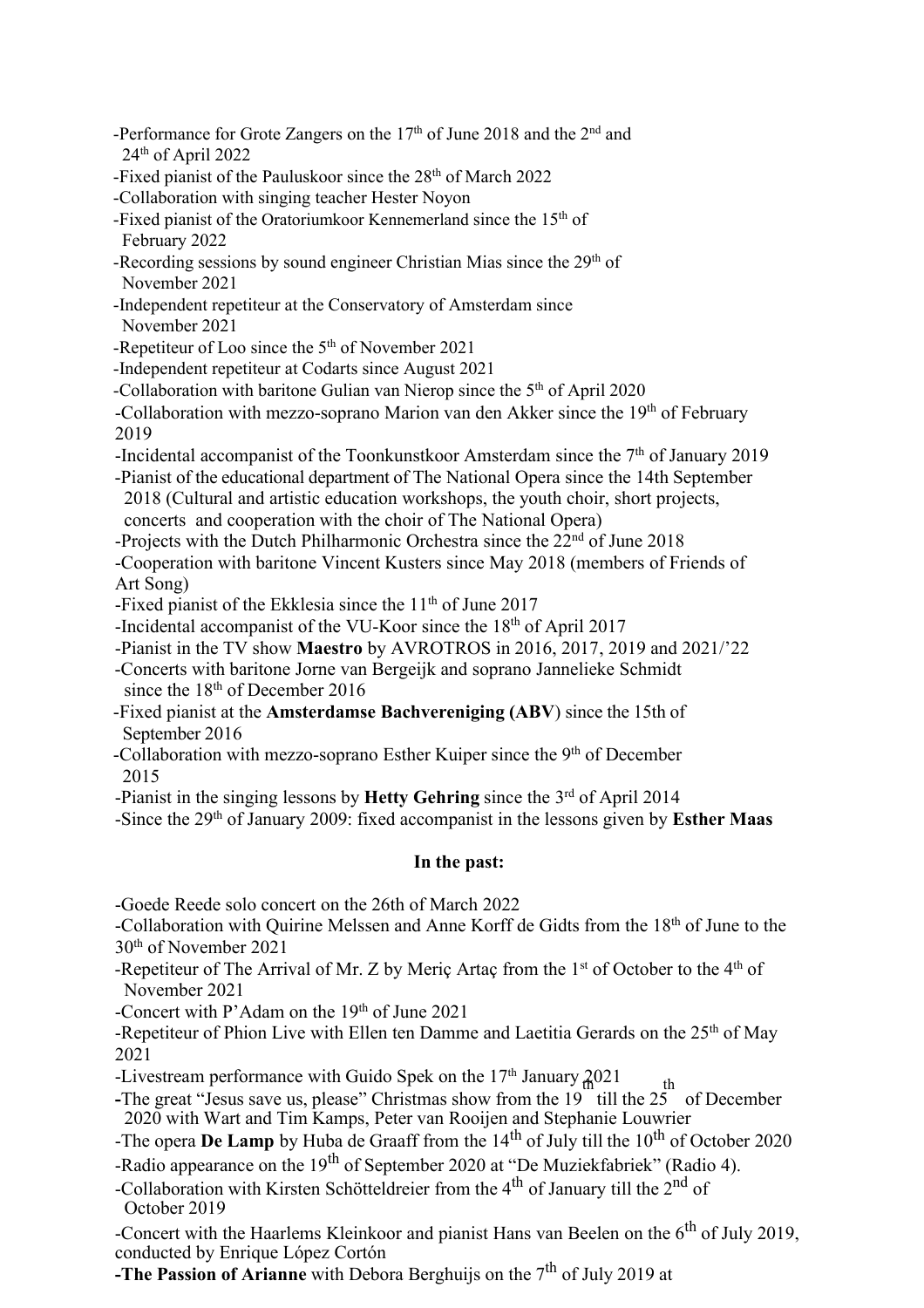the Toneelmeester in Amsterdam

-Collaborations with mezzo soprano Marion van den Akker from the 19<sup>th</sup> of February 2019 till the  $17<sup>th</sup>$  of April 2020

-Accompaniment of auditions and teasers for Company by Sondheim (PIT-Producties) in 2019

-Execution of Mozart's 24 piano concerto on the  $18^{th}$  of May 2019 with the En Suite orchestra, conducted by Mark Walter

-Repetiteur of Chiel Meijering's opera **St. Louis Blues** from the 28 of January 2019 till the 4 th of September 2019 in Apeldoorn and Arnhem

-Regular performances with soprano Channa Malkin from the 6<sup>th</sup> of September 2017 till the  $19<sup>th</sup>$  of January 2019

-Collaboration with violinist Emma Breedveld from the  $11<sup>th</sup>$  of June 2017 till the 25<sup>th</sup> of December 2018

-Participation in modern opera Madame Koo in September, October and December 2018 -Concerts on the 16<sup>th</sup> of December 2018, 4<sup>th</sup> of July, the 28<sup>th</sup> of August, 16<sup>th</sup> and

29<sup>th</sup> of October '21 and recording on the 25<sup>th</sup> of October '18 with A. Kleinpenning

-Cooperation with bassoonist Kathleen McLean in October 2018 in Bloomington, Indiana

-Educational project 'Opera at the river Zaan' from the 23d of January till the 5<sup>th</sup> of July 2018 and educational workshops since September 2018 by the **Dutch National Opera** - Repetiteur in the opera Thijl in May and June 2018

-Accompaniment of presentations from the  $18<sup>th</sup>$  of December 2016 until the  $24<sup>th</sup>$  of June 2018 Universal Voice Institute

-Performances with violinist Annoesjka Cabo

-Accompaniment of auditions of the Opera Stage on the  $12^{th}$  and  $13^{th}$  of April 2018

-Rehearsals for **Michel van der Aa**'s Blank Out and Sunken Garden in 2016 and 2018

-Cabaret performances of the **Jesus Christ Karaoke Bar** from the 21st of December 2017 till the 3d of January 2018 at the Bellevue Theater in Amsterdam

-Performance with the Baarns Mannenkoor on the 15th of December 2017

-Performance during book presentation of **Carlos Ruiz Zafón** on the 23d of November 2017

-Performance in the **Hermitage** on the 17th of November 2017 with countertenor Oscar Verhaar

-From the 16th of March 2008 till the 4th of June 2017: Regular solo performances during the Sunday morning lectures of the Vrije Gemeente in Amsterdam

-Accompaniment of pupils of the Musical School in 2017

-Making recordings and rehearsing for and playing in **Into the Woods** by **Sondheim**, produced by PIT Productions in 2016 and 2017

-Performance of **La Voix Humaine** by Poulenc at the Hyatt Hotel in Muscat, Oman with soprano Michelle Mallinger and at the Sonneveld House in Rotterdam in 2017 during the Museum Night Rotterdam

-From the 20th of March 2014 till the 28th of November 2016: Accompanist in the lessons of opera director **Hans Nieuwenhuis**

-Performance on the 14th of October 2016 during lecture of **Stine Jensen** at Tivoli Vredenburg, Utrecht

-Recording of CD 'Carosello di Fantasie' with saxophonist Roberto Genova on the 2nd of September 2016

-Contemporary opera 'Orfeo' by Chiel Meijering in June 2016

-Performance with **Paul Haenen** on the 8th of April 2016 in the Betty Asfalt Complex -From the 10th of September 2011 till the 31st of March 2016: Regular piano accompanist at the Royal Oratorio Society of Utrecht (KOV)

-**Meet the Composer** 'Chiel Meijering', performing his works on the 9th, 11th and 13th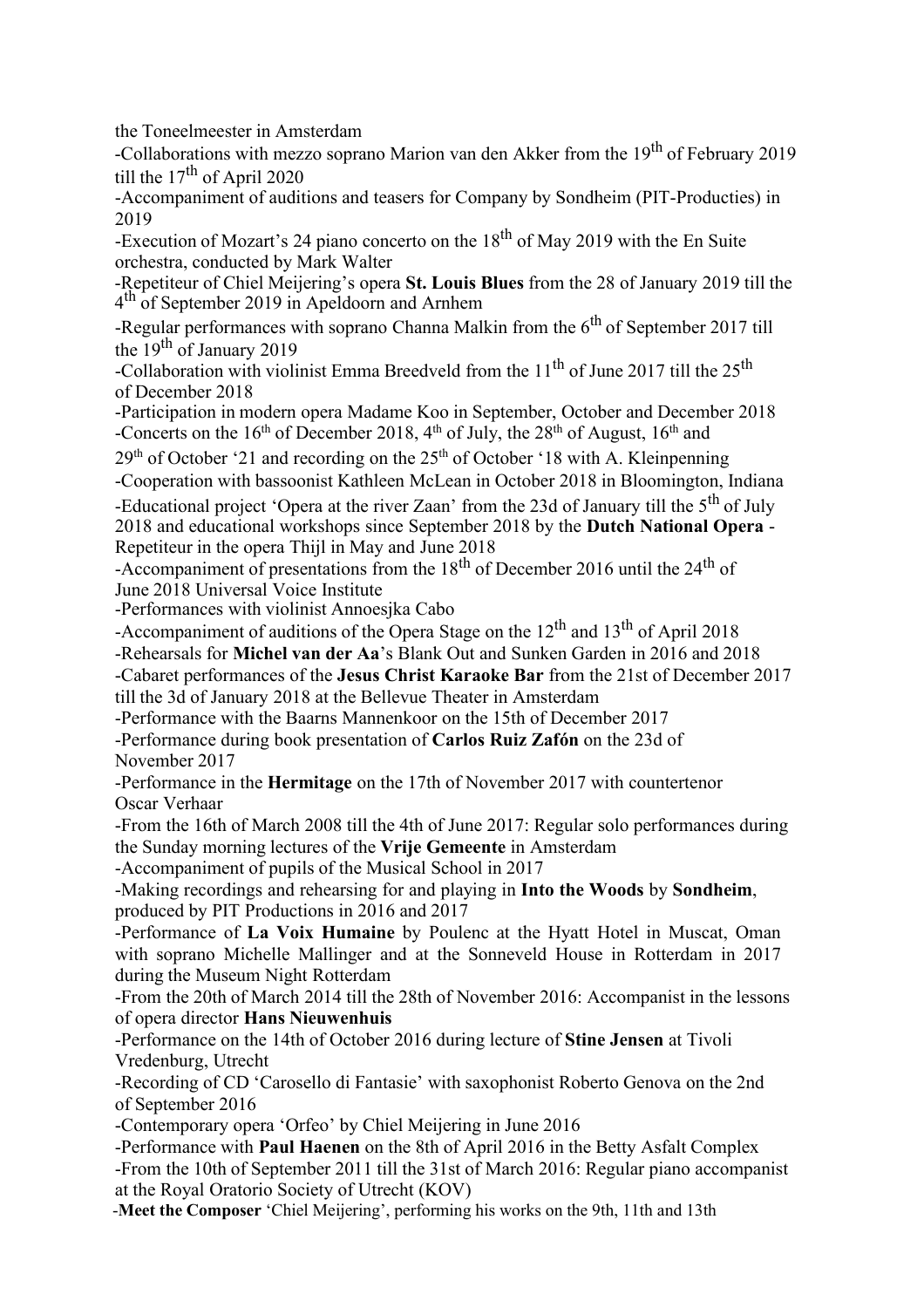of March 2016 with interviews by Paul Haenen, Stine Jensen and Mike Boddé -Since the 12th of October 2014 till the 10th of January 2016: Regular piano accompanist of the choir NonStop with former members of **Kinderen voor Kinderen**

-Concerts in Tilburg, Utrecht, Antwerpen, Tienen (BE), Bunsbeek (BE), Amsterdam, Den Bosch en Breda with the Bartolotti Trio from 2012 till 2015 (with Linde Verjans and Thomas van Geelen)

-From the 24th of September 2014 till the 8th of July 2015: Piano accompanist in the lessons of Petra Stoute

-Participation in the opera Semele by Händel in May 2015 with **Claron McFadden** -Pianist, actor and musical director of the music theater production **'Satiresque'** with Rosa Schogt, Luuk Imhann, Suzanne Lap and Mitchell de Best with performances on the 26th of February and the 26th of March 2015 at theater Perdu in Amsterdam, the 6th and 27th of March at De Berenkuil in Utrecht and the 2nd of April 2015 at De Beun in Heiloo

-**'Viennese Competition'**, a recital of songs by Arnold Schönberg,Richard Strauss, Alban Berg with Joost van Velzen and soprano Michelle Mallinger at the Jansstraat 33 in Haarlem at 8pm on the 13th of March 2015

-From October till November 2014: Participation in the RTL 4 program **'The Orchestra of The Netherlands'** as the piano accompanist, broadcasted on the 7th,14th, 21st and 22nd of December 2014

-Collaboration on the 11th, 12th and 15th of December 2014 with soprano Shantelle Przybylo

-The 1st of November 2014: Concert with **Paul Groot** and **Freek Bartels** in honor of the reopening of the theater **Kunstmin** in Dordrecht(NL)

-From the 13th till the 17th of October 2014: Pianist during orientation course at the **School of Theater**, Amsterdam

-The 29th of September 2014: Performance with tenor Joost van Velzen at the John's Church in Haarlem (NL)

-The 24th of September 2014: Piano accompanist in the lessons of Raymond Modesti -From the 26th of March 2009 till the 21st of September 2014: Regular piano accompanist in the singing lessons of**Monique van der Hoeven**

-The 9th of September 2014: Performance with **Laetitia Gerards** in the big hall of the **Concertgebouw**

-The 6th of September 2014: Accompanist of baritone Hans Pieter Herman and soprano Petra Stoute during the soloist's presentation of 10VOCAAL at the Beatrix Church in Ede (NL)

-From the 16th till the23d of Augustus 2014: Répétiteur during a summercourse for classical singing in Crozon-sur-Vauvre, France

-On the 12th and 13th of July 2014: Participation of the Bartered Bride project by the International Belcanto Academy and Opera North-Holland-North

-On the 14th of June 2014: Rehearsal pianist for the Hansel and Gretel project at the **Concertgebouw**

-Concert in Tilburg (NL) on the 7th of February and 25th of June, in Boxtel (NL) on the 1st of June and in Breda (NL) on the 14th on June 2014 with the Bartolotti Duo (with Thomas van Geelen)

-Performance as synthesizer player on the 5th of June 2016 with the **Ballet Orchestra** -On the 22nd and 30th of May 2014: Rehearsal pianist fort he Peer Gynt project of the **Concertgebouw**

-On the 25th of May 2014: Concert 'From Bach to Bernstein' in the Small Hall of the **Concertgebouw** with soprano Laetitia Gerards and tenor Bastiaan Sparnaay

-From the 17th of December 2013 till the 16 of May 2014: Rehearsal and performance pianist in the musical production **Putting it Together** by **Stephen Sondheim**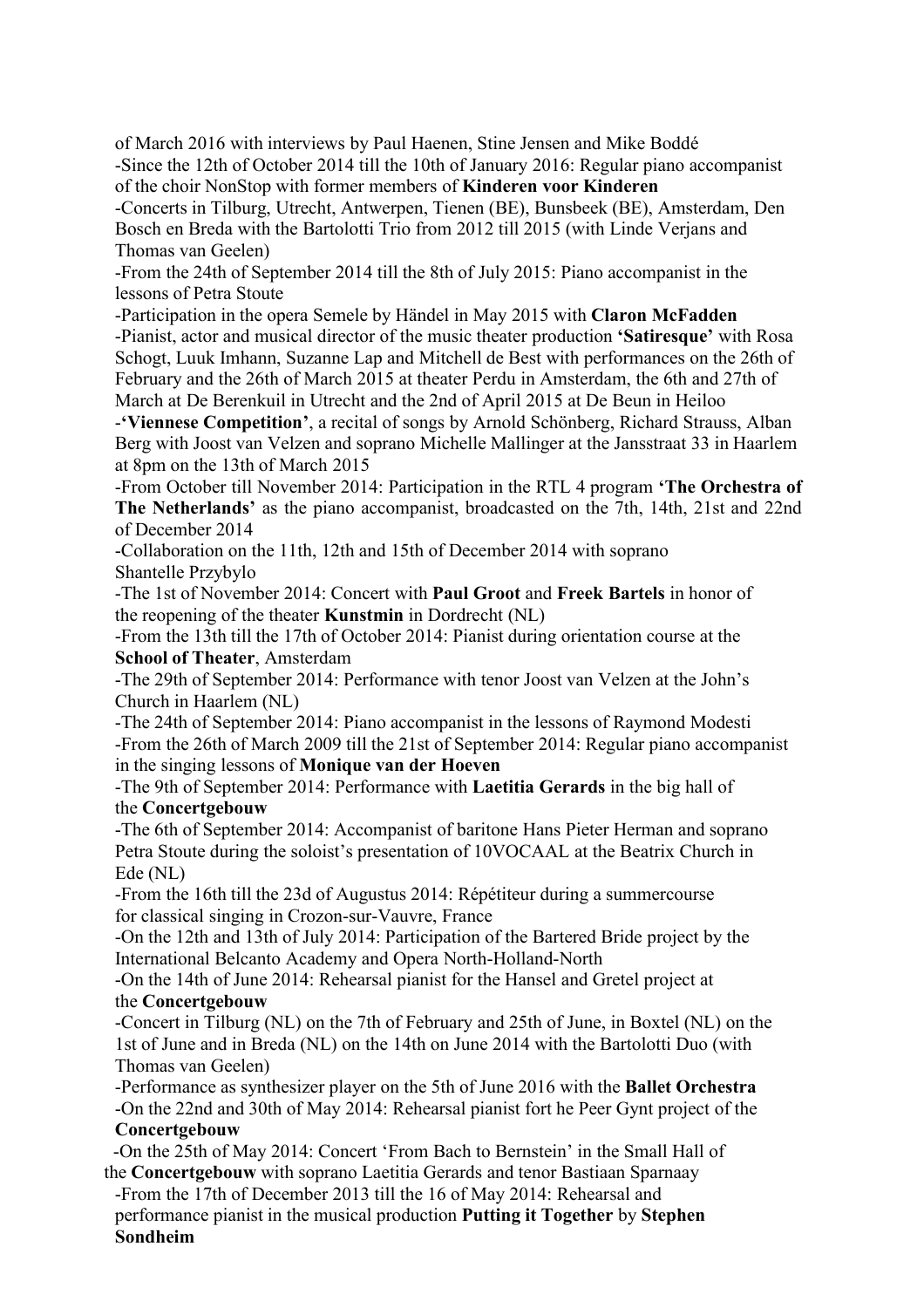-From the 7th of October till the 10th of May 2014: Pianist in the contemporary opera 'The Apera' by **Huba de Graaff**

-On the 23d of April 2014: Recording pianist for the Concertgebouw project '**Lang Lang** and 100 Pianists'

-On the 13th of April 2014: Performance at the Mondrian House in Amersfoort (NL) with soprano Helene Kalisvaart

-On the 17th of March 2013 and the 11th and 31st of March 2014: Performances with soprano Caroline Cartens at the Center of Contemporary Culture Apeldoorn, at Hannie van Hessen's residence in The Hague and at the Westerliefde in Amsterdam

-From the 14th of April 2012 till the 29th of March 2014: Piano accompanist at the Big Concert Choir Amsterdam

-On the 16th of March 2014: Concert in Tienen (BE) with the Bartolotti Quartet (with Linde Verjans, Jonathan Ponet (viola) and Thomas van Geelen)

-On the 11th of March 2014: Lunch concert with soprano Caroline Cartens and mezzo soprano Petra Stoute at the **Dutch National Opera**

-From the 14th of August till the 24th of November 2013: Rehearsal pianist for the **West Side Story** project by the **Concertgebouw**

-The 19th of November 2013: Concert with cellist Anne Korff-De Gidts at the Rita Kohnstamm Hall in the Hogeschool van Amsterdam (HvA)

-The 15th of November 2013: Concert with flutist Anna Zeijlemaker at De Merenhoef in Breukelen (NL)

-On the 7th of April 2013: Piano accompanist of the Vivavoce Vocal Ensemble -On the 29th of January and 22nd of October 2013: Piano accompanist of the Oratorio Choir Kennemerland

-On the 12th of May 2012: Performance of Messiaen's quartet **Pour la Fin du Temps** and solo pieces at the Walloon Church in Breda

-On the 2nd of March 2012: Solo recital at the Walloon Church in Breda (NL)

-From 2011 till 2012: Choir coaching and piano recordings for the theater

production 'Napoleon at Saint Helena by **Ursul de Geer**

-On the 23d of November 2011: Performance of Schumann's Trio no. 3, opus 110 in g at the Small Hall of the **Concertgebouw**

-From the 31d of January 2010 till the 20th of November 2011: Piano accompanist in singing lessons by Mignon Primus

-On the 27th and 28th of November 2010: Performance of the Nicolas Cantata by Benjamin Britten with FeniX choir at the Dominicus Church in Amsterdam

-The 30th of August 2009: Four-hand performance of Claude Debussy's symphony during the **Gergiev Festival** with Eugenie van der Meulen

-October 2008: Piano accompaniment in auditions of the National Youth Orchestra (NJO) -The 22nd of June 2008: Solo performance in the Small Hall of the **Concertgebouw** -From the 15th till the 18th of May 2008: Orchestra pianist in the 'Symphony Arabica' by Merlijn Twaalfhoven

-The 14th of August 2007: Solo recital during the **CanalFestival** at the

**Muziekgebouw aan 't IJ** in Amsterdam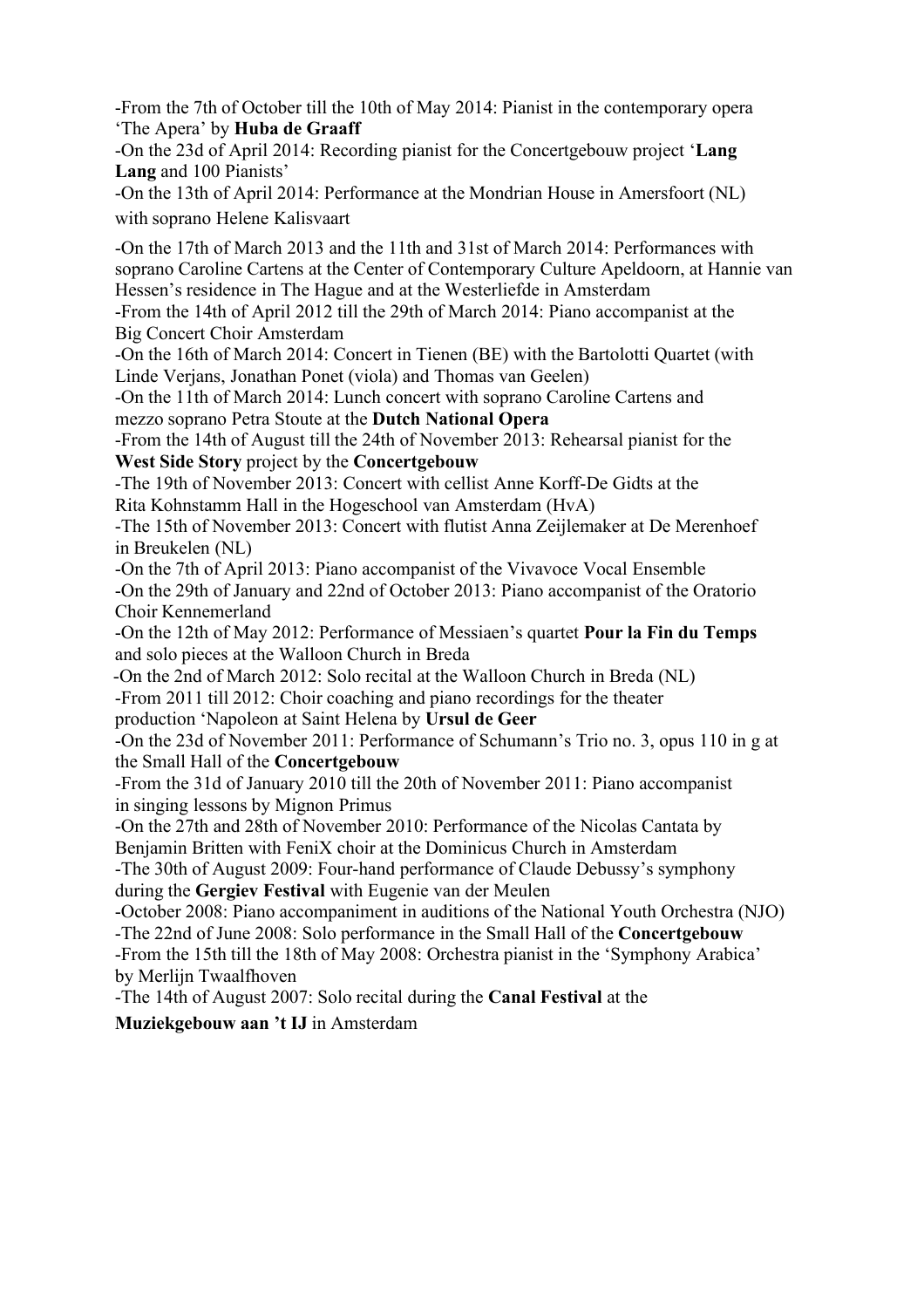# **Other activities**

## ∙**Composition** and **arrangement**

∙Singing lessons by Hans Pieter Herman since 2021

∙Choir conducting (lessons taken with Boudewijn Jansen since 2019

∙Since 2006: Piano and music theory lessons to private students

∙Designing and drawing posters and giftcards

∙Animation

∙Organ player during church services at the Antoniushof in Bussum from the 24th of May 2015 till the 18th of December 2016

∙The 24th December 2012, 2014, 2015 and 2016:Organ player during Christmas Eve in De Rijp

∙From the 9th of December2014 till the 20th of January 2016: Piano teacher at the music school 'Waterland' in Purmerend (NL) and the Vrije School in Amsterdam ∙Drawer of the poster for **Dido en Aeneas** (performances on the 14th and 15th of November 2015 at the Walloon Church in The Hague)

∙Illustrator of the concert tour **'Music, Imagination and the Brain'** by Katia Veekmans in the Concertgebouw on the 23d of January, the Royal Conservatory of The Hague on the 12th of February, the conservatory of Maastricht on the 13th of March, the Parkstad Limburg Theater in Heerlen and the Leeuwenbergh Hall of Vredenburg in Utrecht on the 27th of March 2015

∙Organ player during a church service in Albert van Koningsbruggen on the 14th of December 2014 in Utrecht

∙The 18th and 21st of June 2014: Story teller during performances of**'The Nightingale'** by Theo Loevendie at the J.M. Fentener Van Vlissingenzaal in Utrecht

∙The 24th of april 2014: Carillon performance at the tower of the Zuiderkerk in Amsterdam at the occassion of the **200th anniversary of the Dutch Bank**

∙From September 2010 till June 2013: Translations from Spanish to Dutch and vice versa ∙From the 16th of October 2012 till the 25th of June 2013: Carillon lessons by Frans Haagen at the **Dutch School of Carillon** (Academy of Arts Utrecht) in Amersfoort

∙January 2013: Cembalist during the lesson of Sigrid T'Hooft about historical gesturing at the **Hochschule für Musik und Theater** in Leipzig (DE)

∙From the 27th of March till the 15th of May 2009: Music lessons at the catholic Gertrudisschool in Utrecht

∙2006-2007: Illustrations for the magazine **'Juncto'** for law school students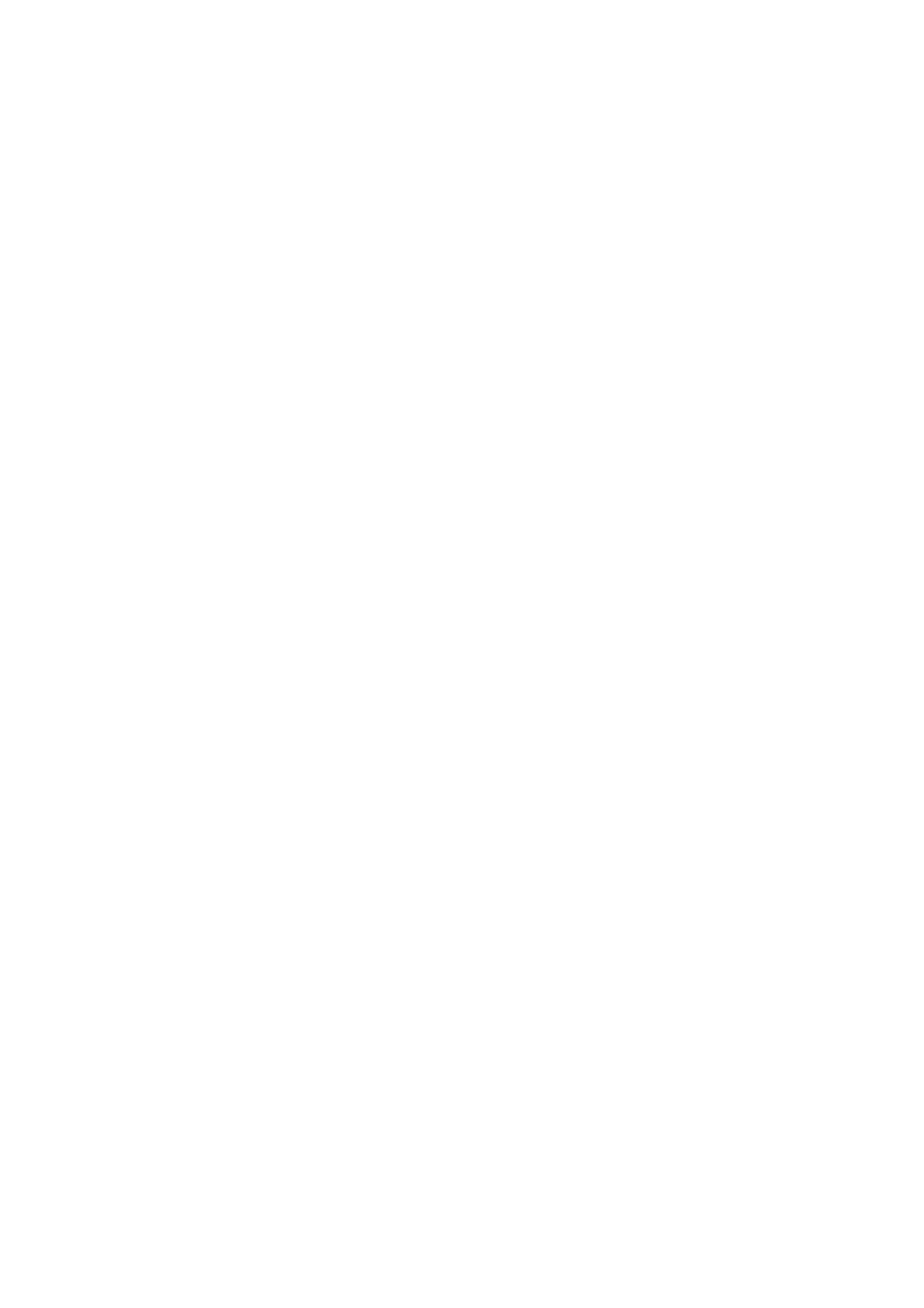# **Education**

# **Carillon**

2013- Carillon at the Royal School of Carillon Jef Denyn in Mechelen (BE) by Mr. Mariën

2016

### **Master's degree in classical piano Programme final exam:**

2011- Grieg (With soprano Charlotte Houberg) 2013 -Set of Five Take-Offs, S. 122 (K. 3B16) by Charles Ives -Der Zwerg, D. 771 by Franz Schubert An meinem Herzen, an meiner Brust from Frauenliebe und Leben op. 42 by Robert Schumann Zur Rosenzeit from Sechs Lieder op.48 by Edvard -Otoño and Invierno from Cuatro Estaciones Porteñas by Ástor Piazzolla (With violist Linde Verjans and cellist Thomas van Geelen) -Sextuor, op. 100 by Francis Poulenc (With oboist Diane Combee, flutist Anna Zeijlemaker, clarinettist Annelieke Lieverse, bassoonist player Suzanne van Berkum and hornist Carlijn Burggraaf) -Don't Ever Leave Me Again -Berceuse -Metal by Chiel Meijering (With pianist Karin van der Veen) Conservatory of Utrecht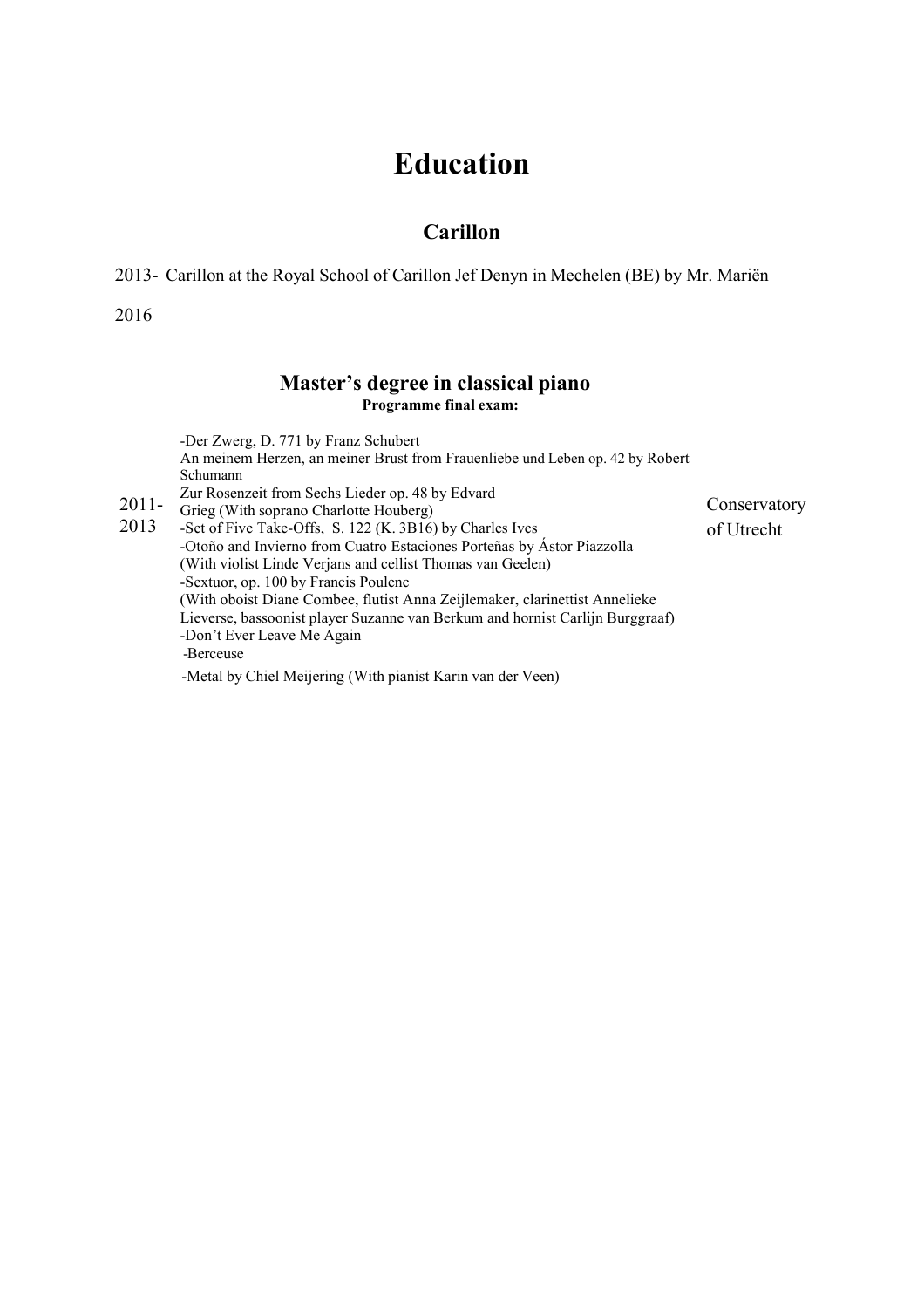### **Programme final exam:**

**Bachelor's degree classical piano**<br>
Prelude and fugue in F from Das Wohltemperierte Klavier BWV 856 by Johann<br>
Sebastian Bach<br>
2006- Piano sonata number 8, KV 310 in a by Wolfgang Amadeus Mozart – Allegro Conservatory -Prelude and fugue in F from Das Wohltemperierte Klavier BWV 856 by Johann Sebastian Bach

2011 Maestoso -'Im Freien' by Bela Bartók – Mit Trommeln und Pfeiffen, Barcarolle and **Musettes** -Vier Klavierstücke op. 119 by Johannes Brahms -Study #23 by Ives -Piano concerto no. 1, op. 15 in C by Ludwig van Beethoven – Allegro con Brio (With self-constructed orchestra conducted by Willem de Bordes)

### **Secondary education**

Gymnasium at the Montessori Lyceum Amsterdam with a focus on

2000- culture and society

2006 Graduation subjects: Mathematics, German, Dutch, English, Latin, Classical Cultural Education, Drawing, Physical Education, History, French, Social Science, Philosophy, General Natural Sciences and Cultural and Artistic Education

### **Primary education**

1991-

2000 14 th Montessorischool "De Jordaan" in Amsterdam

## **Non musical work experience**

2006- Participation Councel of the Faculty of Music as part of the Academy of Arts 2010 Utrecht (HKU)

| Function:          | Member                                                                 |
|--------------------|------------------------------------------------------------------------|
| Activities:        | Taking notes, attending meetings and corresponding                     |
| Full-time/part-    |                                                                        |
| time:              | Part-time (12 hours per month)                                         |
| Address and place: | Mariaplaats 28 in Utrecht                                              |
| Postal code:       | 3511 LL                                                                |
| Telephones:        | $+31302314044$                                                         |
| References:        | Gerdien Tanja and Jos Schillings (then part of the head<br>of faculty) |

of Utrecht

MLA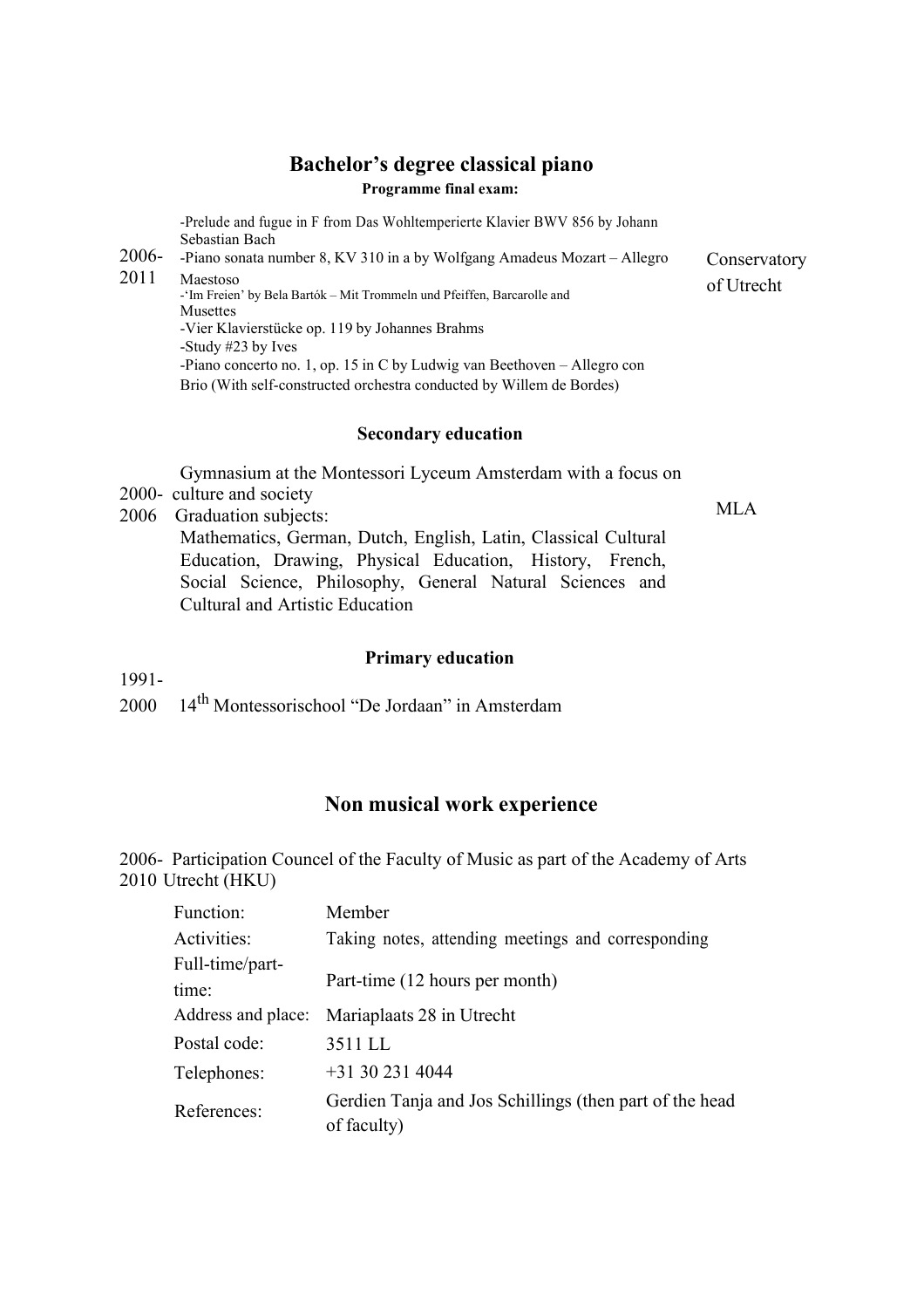2007 Unique employee at the Freak Out lustrum of the HKU

# **Masterclasses and lessons**

-Piano accompaniment lessons by Meinard Kraak, Hans Eijsackers, Christoph Préguardien, Jard van Nes, Robert Holl, Julius Drake, Maarten Koningsberger and Roger Braun -From the 2nd till the 9th of August 2009: Masterclass with Katia Veekmans, organized by Key Classics in Hasselt (BE)

-From the 20th till the25th of August2010: **Chetham's Summer Schoolof Music** in Manchester (UK) with lessons by Joseph Banowetz, Philippe Cassard and Michael Roll - From the 25th of July till the 4th of August2012: **Peter de Great Festival** in Groningen (NL) with lessons by Paul [Komen,](http://www.peterdegrotefestival.nl/summer-academy/docenten/paul-komen/) Nata [Tsvereli,](http://www.peterdegrotefestival.nl/summer-academy/docenten/nata-tsvereli/) Juan [Zurutuza,](http://www.peterdegrotefestival.nl/summer-academy/docenten/juan-zurutuza/) Igor [Roma](http://www.peterdegrotefestival.nl/summer-academy/docenten/igor-roma/) and [Ilona](http://www.peterdegrotefestival.nl/summer-academy/docenten/ilona-timchenko/) Timchenko

-From the 7th till the 12th of December 2015: Répétiteur workshop at the **Dutch National Opera.**

Regular piano lessons by Liesbeth Langendijk (1996-2003), Daniël Kramer (2003-2006), Katia Veekmans (2006-2010), Sebastián Colombo (2010-2013) and Henry Kelder (2012- 2013)

Crossovers with Klára Würtz, Paolo Giacometti, Hans Eijsackers, Valentina Berman,Willem Brons, Mila Baslawskaja, David Kuyken, Ellen Corver, Kimball Huigens, Jorrit van den Ham, Ana Mirabella Dina, Pietro de Maria, Carmen Piazzini and Martyn van den Hoek.

Chamber music masterclasses by Kyoko Hashimoto, Alie Groen, Bas Pollard, Alisa Weilerstein, Justus Grimm, Monique Heidema, Kersten McCall, Carmen Piazzini and Mark Gothoni

# **Competitions**

-Prizewinner in the International Vocal Competition (prize of the Friends of the IVC) in Den Bosch in November 2019, Liedkunst im Schloβ vor Husum (best Lied duo) and the Young Artist Platform (best Lied duo) in 2021 together with Vincent Kusters

-Reaching the semifinals of the Concours Nadia et Lili Boulanger with Vincent Kusters in december 2019

-Participation in the audition for the Wigmore Hall competition with Vincent Kusters in november 2018

∙From the 10<sup>th</sup> till the 16<sup>th</sup> of September 2018: reaching the semifinals of the Internationaler Helmut Deutsch Wettbewerb (semifinals) with Vincent Kusters

∙The 23d of April 2014: Winner of the **Toonzaal Talent Price** with the Bartolotti Trio

∙The 7th of February 2014: Fontys Toonzaal Chamber Music Competition 2014

∙The 7th of December 2013: Storioni Festival 2014

∙The 21st of March 2013: Deutscher Musikwettbewerb für Neue Musik in Stuttgart (DE), with the Dreist-Trio (Soprano Katrin Le Provost and saxophonist Sarah Wünsche) performing pieces by Johan van derLinden, Steffen Schleiermacher, Jean Françaix, Matthias Kaufmann, Ned McGowan and Alain Margoni

∙2003: Participation in the princess Christina Composition Competition